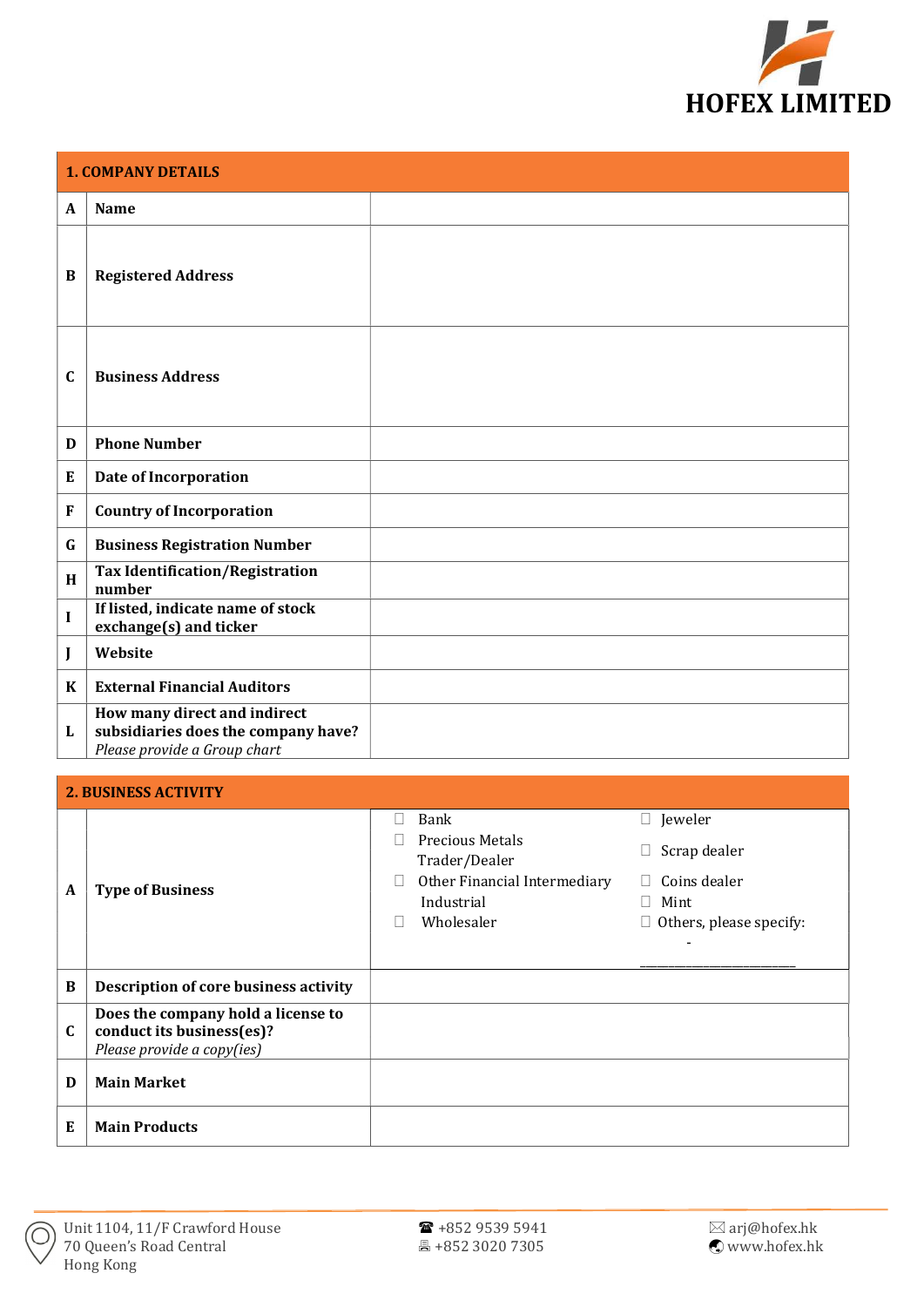

### 3. BENEFICIAL OWNERS

# SHAREHOLDER(S) (MORE THAN 25%)

| <b>Name</b> | <b>Address</b> | <b>Country of</b><br><b>Incorporation/Nationality(ies)</b> | Date of<br><b>Incorporation/Date</b><br>of Birth |
|-------------|----------------|------------------------------------------------------------|--------------------------------------------------|
|             |                |                                                            |                                                  |
|             |                |                                                            |                                                  |
|             |                |                                                            |                                                  |
|             |                |                                                            |                                                  |
|             |                |                                                            |                                                  |
|             |                |                                                            |                                                  |

## ULTIMATE BENEFICIAL OWNER (MORE THAN 25% - INDIVIDUAL ONLY)

| Percentage<br>Holding (%) | <b>Name</b> | <b>Address</b> | <b>Nationality(ies)</b> | Date of birth |
|---------------------------|-------------|----------------|-------------------------|---------------|
|                           |             |                |                         |               |
|                           |             |                |                         |               |
|                           |             |                |                         |               |
|                           |             |                |                         |               |
|                           |             |                |                         |               |

| 4. MANAGEMENT STRUCTURE (Board of Directors/ Key Management details) |                          |                         |                      |  |
|----------------------------------------------------------------------|--------------------------|-------------------------|----------------------|--|
| <b>Names</b>                                                         | <b>Title/Designation</b> | <b>Nationality(ies)</b> | <b>Date of Birth</b> |  |
|                                                                      |                          |                         |                      |  |
|                                                                      |                          |                         |                      |  |
|                                                                      |                          |                         |                      |  |
|                                                                      |                          |                         |                      |  |
|                                                                      |                          |                         |                      |  |
|                                                                      |                          |                         |                      |  |
|                                                                      |                          |                         |                      |  |
|                                                                      |                          |                         |                      |  |

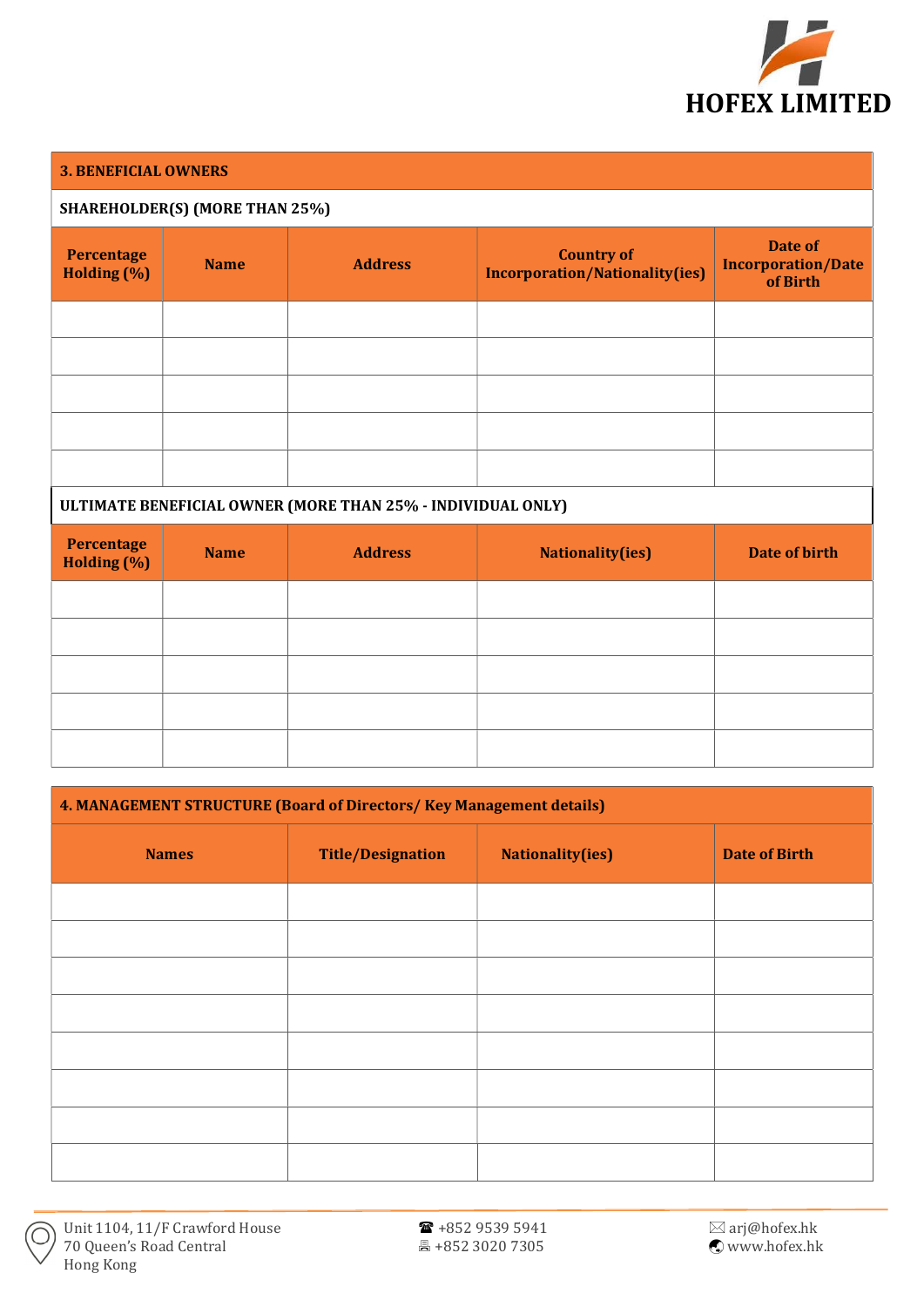

|              | <b>5. HUMAN RESOURCES</b>              |  |  |
|--------------|----------------------------------------|--|--|
| $\mathbf{A}$ | Number of Employees within the Company |  |  |
| B            | Number of Employees within the Group   |  |  |

|              | <b>6. ORIGIN OF PHYSICAL PRECIOUS METALS</b>                                       |                             |  |
|--------------|------------------------------------------------------------------------------------|-----------------------------|--|
| $\mathbf{A}$ | Profile of your precious metal's suppliers (Individual<br>/ Company)               |                             |  |
| <sub>B</sub> | Country(ies) of origin of precious metals delivered to<br>$\mathbf{u}\mathbf{s}$ ? |                             |  |
| $\mathbf{C}$ | Countries of destination of precious metals delivered<br>once refined?             |                             |  |
|              |                                                                                    | Yes - Please provide a copy |  |
| $\mathbf D$  | Is the Company legally required to have a license to<br>import precious metals?    | No                          |  |
|              |                                                                                    | N/A                         |  |
|              |                                                                                    | Yes - Please provide a copy |  |
| E            | Is the Company legally required to have a license to<br>export precious metals?    | No                          |  |
|              |                                                                                    | N/A                         |  |

|              | <b>7. FACILITIES</b>                                                                                                                                                                                                                                                                                             | <b>YES</b> | N <sub>O</sub> | N/A |
|--------------|------------------------------------------------------------------------------------------------------------------------------------------------------------------------------------------------------------------------------------------------------------------------------------------------------------------|------------|----------------|-----|
| $\mathbf{A}$ | Does the Company have any smelting or refining facilities?                                                                                                                                                                                                                                                       |            |                |     |
| B            | Does the Company have any manufacturing facilities?                                                                                                                                                                                                                                                              |            |                |     |
| C            | Does the Company produce its own jewelry?                                                                                                                                                                                                                                                                        |            |                |     |
|              | What are the types, forms and percentage of precious metals sourced by the Company                                                                                                                                                                                                                               |            |                |     |
| D            | $\Box$ Recycled precious metals $(\_\_\_\_\_\_ \%)$<br>$\Box$ LBMA GD Bullion<br>$\Box$ Non LBMA Good Delivery Bullion (Au =>995 / AG =>9999)<br>$\Box$ Rudimentary Bars $\Box$ Jewelry $\Box$ Broken jewelry $\Box$ Coins $\Box$ Collected Waste<br>$\Box$ Primary Material-Mined Precious Metal ( $\_\_\_\%$ ) |            |                |     |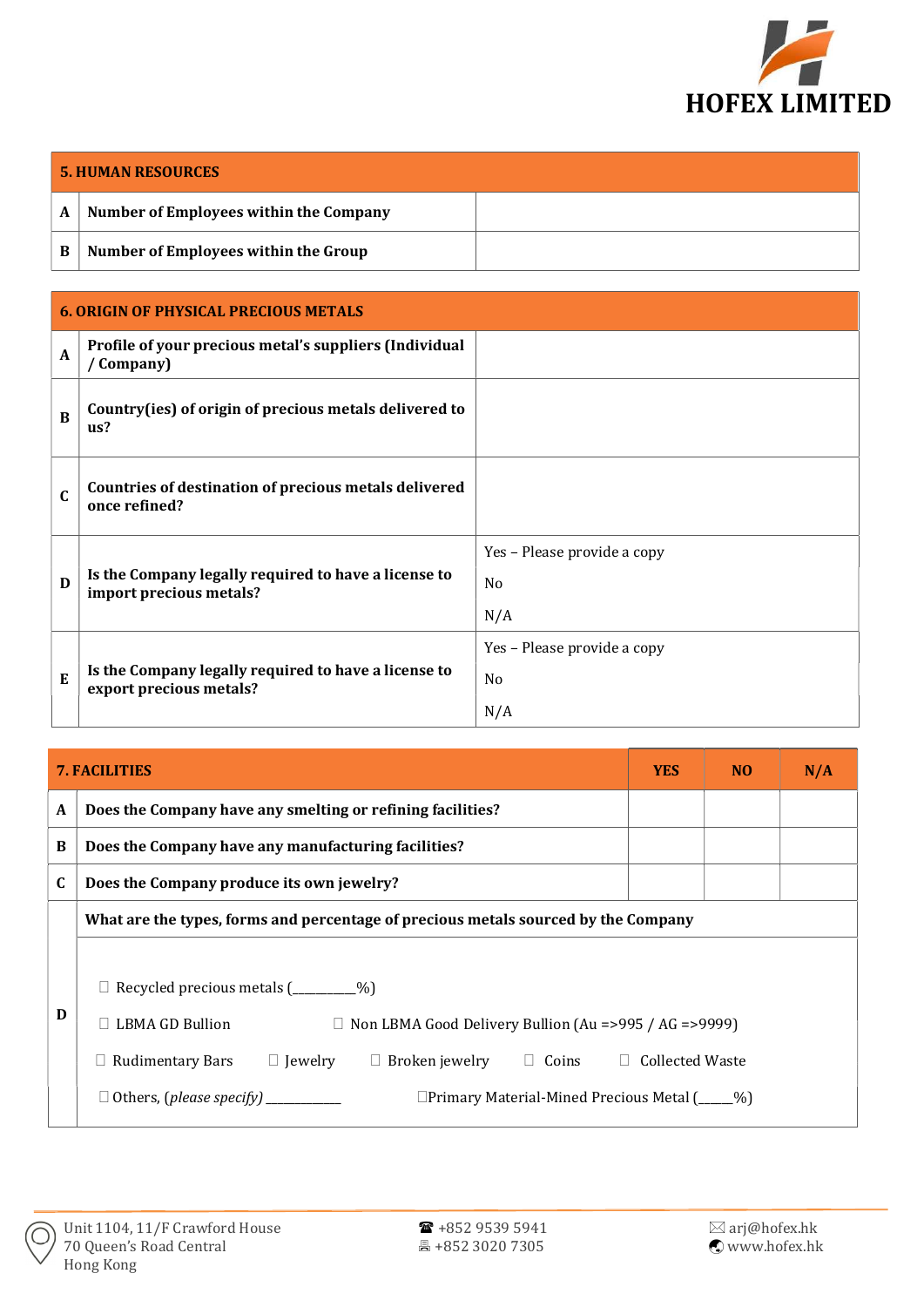

|              | <b>8. RESPONSIBLE PRECIOUS METAL SUPPLY CHAIN POLICY</b>                                                                                                                                                                                                                                                                                                                                                       |                                                            |  |  |
|--------------|----------------------------------------------------------------------------------------------------------------------------------------------------------------------------------------------------------------------------------------------------------------------------------------------------------------------------------------------------------------------------------------------------------------|------------------------------------------------------------|--|--|
| A            | Did your institution establish a responsible supply chain of gold from<br>conflict-affected and high-risk areas policy which is consistent with<br>the standards set forth in the model supply chain policy in Annex II of<br>the OECD Due Diligence Guidance for Responsible Supply Chains of<br>Minerals from Conflict-Affected and High-Risk Areas?<br>http://www.oecd.org/daf/inv/mne/GuidanceEdition2.pdf | Yes - Please provide a<br>copy<br>N <sub>0</sub>           |  |  |
| B            | Does your institution comply or plan to comply with the OECD Due<br>Diligence Guidance for Responsible Supply Chains of Minerals from<br><b>Conflict-Affected and High-Risk Areas?</b>                                                                                                                                                                                                                         | Currently complies<br>Plans to comply No<br>N <sub>0</sub> |  |  |
| $\mathbf{C}$ | Is the company complying with any of the following industry<br>initiatives?<br>LBMA Responsible Gold Guidance<br>LBMA Responsible Silver Guidance<br>$\Box$<br>RJC Chain of Custody Standard<br>П<br>WGC Conflict Free Gold Standard<br>П<br>Conflict Free Smelter (CFS) Program<br>$\Box$<br>Others, please specify: _________                                                                                | Additional comments:                                       |  |  |
| D            | What are the procedures in place to ensure that the precious metals<br>purchased have not financed conflict?                                                                                                                                                                                                                                                                                                   |                                                            |  |  |

|   | 9. ANTI MONEY LANDERING (AML) - COMBATING FINANCIAL TERRORISM (CFT)                                                                                                            |                                                         |  |  |
|---|--------------------------------------------------------------------------------------------------------------------------------------------------------------------------------|---------------------------------------------------------|--|--|
| A | Is your institution subject to Anti-Money Laundering/Combating<br>financial terrorism Law/Regulation                                                                           | Yes<br>N <sub>0</sub>                                   |  |  |
| B | b. Name of the AML-CFT Law/Regulation                                                                                                                                          |                                                         |  |  |
| C | c. Name of the Regulator                                                                                                                                                       |                                                         |  |  |
| D | d. Has your institution established a conformity program that<br>contains AML/CFT policies and procedures, according to internal &<br>international laws, rules and standards? | $\Box$ Yes – Please<br>provide a copy<br>N <sub>0</sub> |  |  |

|   | <b>10. BRIBERY POLICY</b>                                                                                                                            |                                        |  |  |
|---|------------------------------------------------------------------------------------------------------------------------------------------------------|----------------------------------------|--|--|
| A | Does your Company have any bribery policy in place?                                                                                                  | $\Box$ Yes – Please<br>provide a copy  |  |  |
|   |                                                                                                                                                      | N <sub>0</sub>                         |  |  |
| B | Has the company or the Senior Management ever been charged<br>anywhere in the world for violation of applicable anti-bribery laws or<br>regulations? | $\Box$ Yes – Please<br>provide details |  |  |
|   |                                                                                                                                                      | N٥                                     |  |  |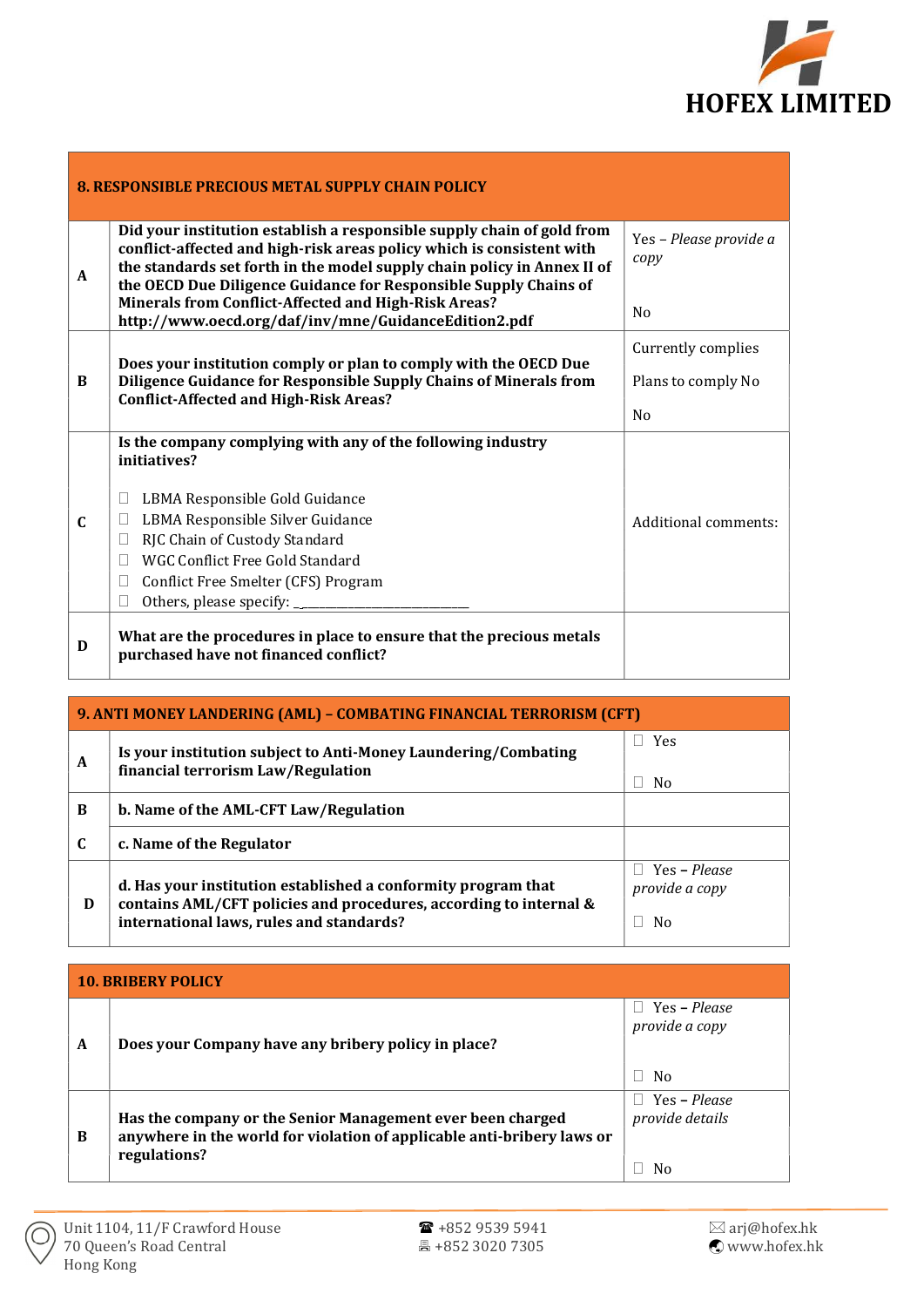

|   | <b>11. Data Privacy Protection</b>                                       |  |                |  |
|---|--------------------------------------------------------------------------|--|----------------|--|
|   |                                                                          |  | Yes            |  |
| A | Does your company have Data Protection Policy?                           |  | No.            |  |
|   |                                                                          |  | Yes            |  |
| B | Does your company have Data Protection Commissioner?                     |  |                |  |
|   |                                                                          |  | N <sub>0</sub> |  |
|   | Does your company have a certified data storage system or an information |  | Yes            |  |
|   | system?                                                                  |  |                |  |
|   |                                                                          |  | N <sub>0</sub> |  |

| <b>12. PRECIOUS METALS SUPPLIERS DUE DILIGENCE QUESTIONNAIRE</b> |                                                                                                                                                                                                                                    |                                                                   |                                           |                             |  |            |                |
|------------------------------------------------------------------|------------------------------------------------------------------------------------------------------------------------------------------------------------------------------------------------------------------------------------|-------------------------------------------------------------------|-------------------------------------------|-----------------------------|--|------------|----------------|
|                                                                  | <b>Organization</b>                                                                                                                                                                                                                | <b>YES</b>                                                        | N <sub>O</sub>                            | N/A                         |  |            |                |
| A                                                                | Does the Company have a person responsible (Compliance Officer)<br>for all AML-CFT matters (Due Diligence, AML policies, internal<br>training)?<br>If yes, please provide us with his/her name, phone number and e-mail<br>address |                                                                   |                                           |                             |  |            |                |
| $\bf{B}$                                                         | Is the Company subject to an AML-CFT audit by an independent<br>party or a governmental party?<br>Date of your last AML-CFT compliance audit:                                                                                      |                                                                   |                                           |                             |  |            |                |
|                                                                  |                                                                                                                                                                                                                                    |                                                                   |                                           |                             |  |            |                |
| $\mathbf{C}$                                                     | Does the Company have an AML-CFT training for the employees?                                                                                                                                                                       |                                                                   |                                           |                             |  |            |                |
| D                                                                | Does the Company delegate to third parties some of the compliance<br>functions to be carried out?                                                                                                                                  |                                                                   |                                           |                             |  |            |                |
|                                                                  | If yes, what functions and to which company do you delegate?                                                                                                                                                                       |                                                                   |                                           |                             |  |            |                |
| E                                                                |                                                                                                                                                                                                                                    | How long does the Company keep its due diligence files (records)? |                                           |                             |  |            |                |
| F                                                                | What is the typical profile of your precious metal's suppliers?<br>Corporate $(\_\_\_9)$<br>Individual persons (___________%)                                                                                                      |                                                                   |                                           |                             |  |            |                |
|                                                                  | What type of information does the Company request from its precious metal's suppliers?                                                                                                                                             |                                                                   |                                           |                             |  |            |                |
|                                                                  |                                                                                                                                                                                                                                    |                                                                   |                                           |                             |  |            |                |
|                                                                  | <b>Companies</b>                                                                                                                                                                                                                   | <b>YES</b>                                                        | N <sub>O</sub>                            | <b>Individuals</b>          |  | <b>YES</b> | N <sub>0</sub> |
|                                                                  | Company name                                                                                                                                                                                                                       |                                                                   |                                           | Name and first name         |  |            |                |
|                                                                  | Address                                                                                                                                                                                                                            |                                                                   |                                           | Address                     |  |            |                |
|                                                                  | Date of Incorporation                                                                                                                                                                                                              |                                                                   |                                           | Date of birth               |  |            |                |
| G                                                                | Country of Incorporation                                                                                                                                                                                                           |                                                                   |                                           | Nationality                 |  |            |                |
|                                                                  | Business register extract or<br>equivalent document                                                                                                                                                                                |                                                                   |                                           | Copy of ID card or passport |  |            |                |
|                                                                  | <b>Beneficial Owners</b>                                                                                                                                                                                                           |                                                                   |                                           | <b>Beneficial Owners</b>    |  |            |                |
|                                                                  | Origin of Precious Metals                                                                                                                                                                                                          |                                                                   |                                           | Origin of Precious Metals   |  |            |                |
|                                                                  | Description of main activity and<br>financial information                                                                                                                                                                          |                                                                   | Supplier profile (activity, wealth, etc.) |                             |  |            |                |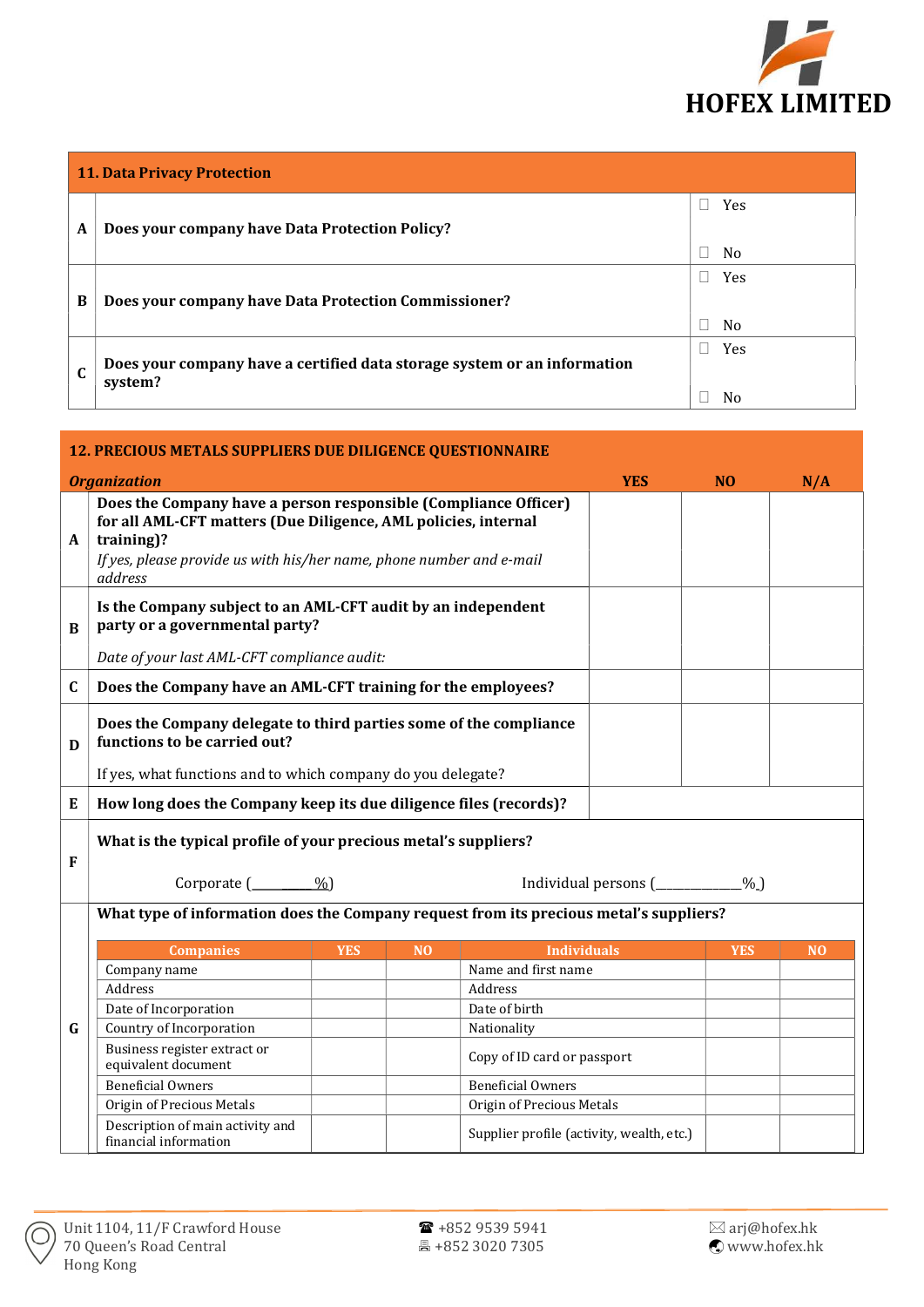

| <b>Organization (cont)</b> |                                                                                                                                                                                                              |                       |                         |     | N <sub>0</sub> | N/A |  |  |
|----------------------------|--------------------------------------------------------------------------------------------------------------------------------------------------------------------------------------------------------------|-----------------------|-------------------------|-----|----------------|-----|--|--|
| H                          | Does the Company have a risk-based assessment of its precious<br>metal's suppliers (e.g., low, medium or high risks)?                                                                                        |                       |                         |     |                |     |  |  |
| I                          | Does the Company screen precious metals suppliers and<br>transactions against lists of persons, entities or countries issued by<br>government/competent authorities?                                         |                       |                         |     |                |     |  |  |
| J                          | Does the Company perform enhanced due diligence for high-risk<br>precious metals suppliers?                                                                                                                  |                       |                         |     |                |     |  |  |
| K                          | Does the Company assess its corporate precious metals suppliers'<br>AML-CFT and purchase procedures and practices?                                                                                           |                       |                         |     |                |     |  |  |
|                            | <b>Transactions monitoring</b>                                                                                                                                                                               | <b>YES</b>            | <b>NO</b>               | N/A |                |     |  |  |
| L                          | Does the Company perform a risk-based assessment to understand<br>the normal and expected transactions of its suppliers (in order to<br>identify the unusual transactions)?                                  |                       |                         |     |                |     |  |  |
| M                          | Does the Company have a monitoring program for unusual and<br>potentially suspicious activity that covers funds transfers and<br>monetary instruments (e.g., traveler's cheques) or third-party<br>payments? |                       |                         |     |                |     |  |  |
| N                          | Does the Company have to register all purchases and sales?                                                                                                                                                   |                       |                         |     |                |     |  |  |
|                            | From which of the following suppliers does the Company purchase its precious metals and what is<br>the average amount of purchase by deal?                                                                   |                       |                         |     |                |     |  |  |
|                            |                                                                                                                                                                                                              | <b>Supplier type</b>  | Purchase percentage (%) |     |                |     |  |  |
| 0                          |                                                                                                                                                                                                              | Bank                  |                         |     |                |     |  |  |
|                            |                                                                                                                                                                                                              | Corporate             |                         |     |                |     |  |  |
|                            |                                                                                                                                                                                                              | Individual            |                         |     |                |     |  |  |
|                            | What usual payment method does the Company use to pay its precious metals suppliers?                                                                                                                         |                       |                         |     |                |     |  |  |
| P                          |                                                                                                                                                                                                              | <b>Payment type</b>   | Percentage (%)          |     |                |     |  |  |
|                            |                                                                                                                                                                                                              | <b>Bank transfers</b> |                         |     |                |     |  |  |
|                            |                                                                                                                                                                                                              | Checks                |                         |     |                |     |  |  |
|                            |                                                                                                                                                                                                              | Cash                  |                         |     |                |     |  |  |
| Q                          | Does the Company have a procedure in place to prevent, detect and<br>report suspicious transactions from its suppliers to the relevant<br>Authority?                                                         |                       |                         |     |                |     |  |  |
| R                          | Where cash transaction reporting is mandatory, does the Company<br>have procedures to identify transactions structured to avoid such<br>obligations?                                                         |                       |                         |     |                |     |  |  |